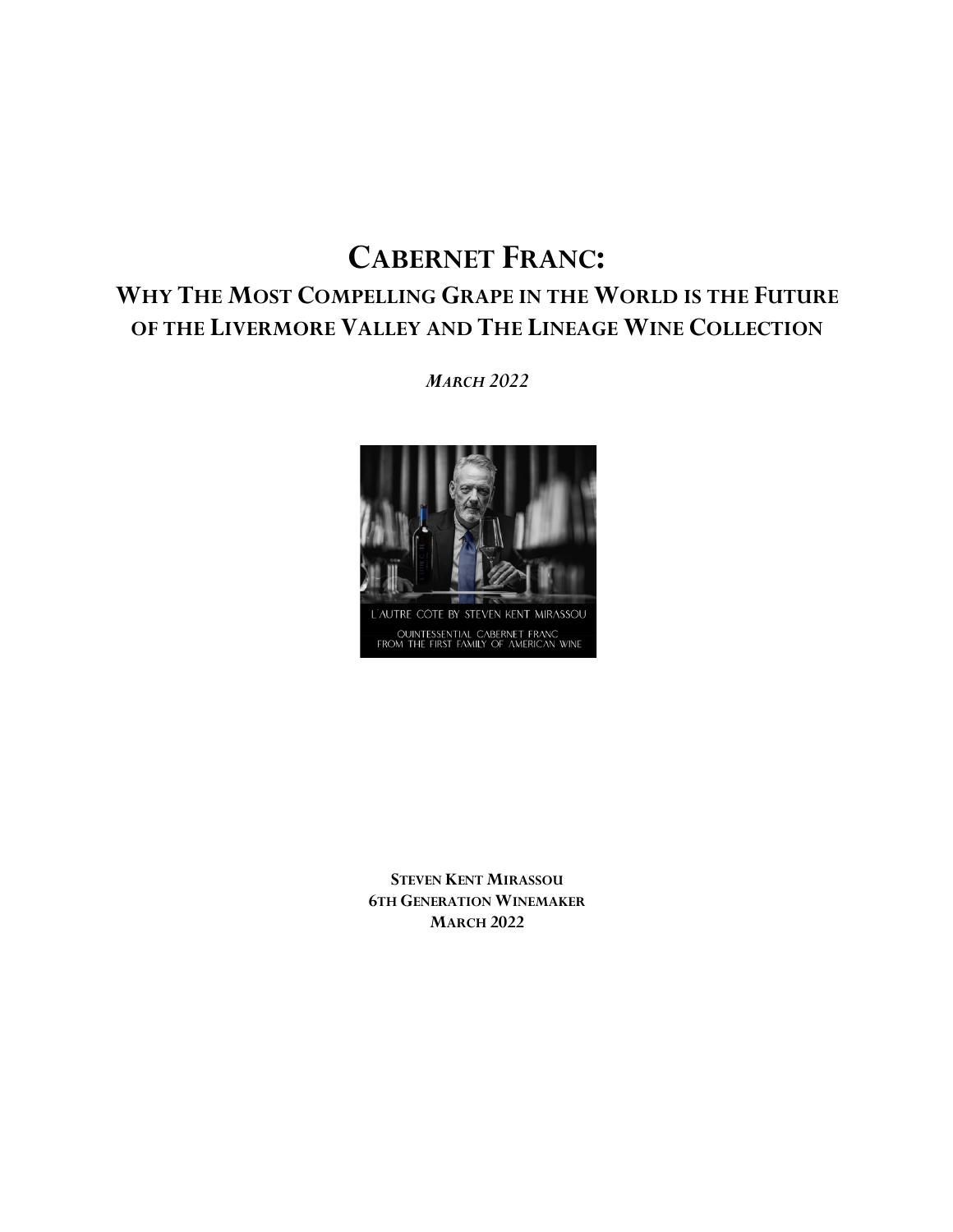The wines made from the Cabernet Franc grape, when done correctly, are some of the most fascinating, compelling, and delicious wines in the world. Given how exotic the variety can be, how close to the line of "what is this?!" the wine can be, it is not for everyone. Sometimes overly "green," and certainly not having the structure of California Cabernet, Cab Franc can take some getting used to. When one realizes how great a partner it is with food, how well it ages, and how hedonistically impactful it is, it is difficult to go back to wines with a fraction of its personality.

The Livermore Valley, one of California's oldest AVAs, is a perfect viticultural home for the noble Cabernet Franc, and there appears to be a unified movement among its winemakers to showcase the region as the true home of Cab Franc in California.

## **CABERNET FRANC HISTORY – OLD WORLD**

Wine researchers believe the grape that we know as Cabernet Franc traces its origins to the southwest of France. As with the peripatetic nature of most known wines, Cabernet Franc found homes far removed from its birthplace because of its intrinsic quality. In 1631, Cardinal Richelieu brought cuttings of Cab Franc to the Loire Valley. Four hundred years later, this red grape is still at the center of winegrowing in Chinon, Bourgeuil, and Samur Champigny.

In the 1800s, Cabernet Franc emigrated from the Loire south to Bordeaux where it is a staple of Right Bank wines, second only to Merlot in the most important chateaux blends, and to the Left – where it plays an important, if less pronounced role, in the blends of Paulliac, Margaux, and Pessac-Leognan. Today, Cabernet Franc is the sixth most widely planted grape in France, and there are substantial plantings in Italy, Croatia, Hungary, and Bulgaria.

## **CABERNET FRANC HISTORY – NEW WORLD**

 The first cuttings of Cabernet Franc arrived in California more than a century ago. California followed the Bordeaux trend of using Cabernet Franc as a blending grape, adding acidity and drive to wines dominated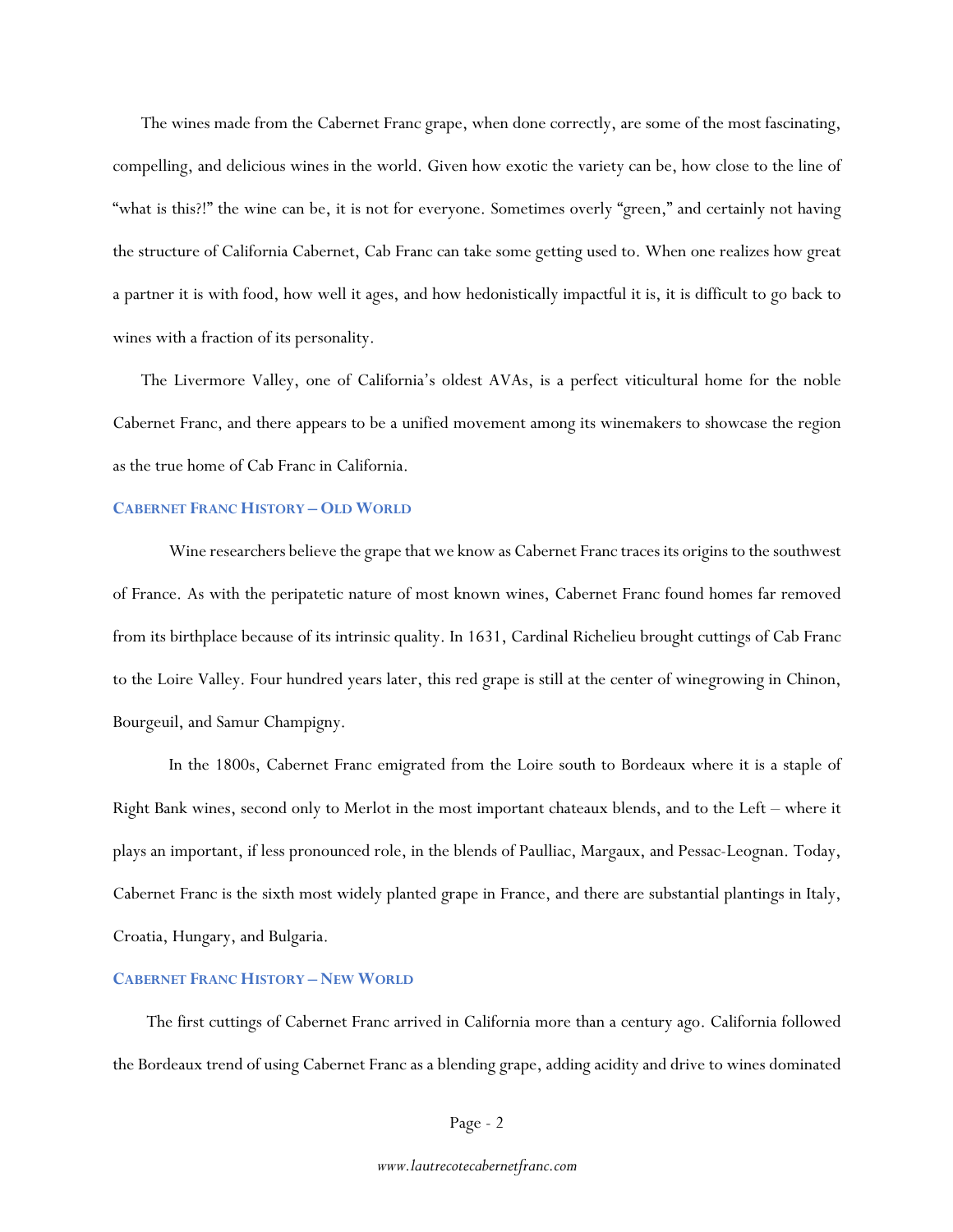by Cabernet Sauvignon. It wasn't until the early 2000s that wines dominated by Cabernet Franc began to hit store shelves in the Golden State to any appreciable degree.

While California leads the United States in production of Cabernet Franc, wonderful examples of the grape can be found in practically every appropriate American growing area. Additionally, examples of fine Cab Franc can be found from Chile, Argentina, and Canada, among other regions.

Cabernet Franc has contributed substantially to the world of wines beyond its own noble quality. In 1997, researchers at UC Davis broke open its genetic code to determine that Cab Franc is one of the parents of Cabernet Sauvignon (with Sauvignon Blanc) and Merlot (with Madeleine Noire des Charentes). Without it, the wine world be bereft of some of the most popular and important varieties in the world.

#### **WHY CABERNET FRANC?**

Superlative wines are beautiful wines. And beauty in wine comes from the thoughtful balance of wood, acidity, tannin, and fruit. If one of these elements plays too small or too large a role, the wine will lack

*" Cabernet Franc is exponentially more graceful, more sinuous, sexier, and without equal in complexity, compared to any other variety."*  a sense of cohesiveness and deliciousness. In Bordeaux blends, specifically, Cabernet Franc is the engine of the wine; it provides the sense of aliveness and litheness, the length and verve that makes even the biggest and most tannic of this wine type seem fresh and long. As the dominant variety in a blend or as the only grape in the wine, really good Cabernet Franc is exponentially more graceful, more sinuous, sexier –

and without equal in complexity – compared to any other variety. Cabernet Franc is a variety of dimension – breadth of fruit, depth of tannin, and length of acidity. At its best, it compels the wine lover to return to the glass repeatedly as each sip reveals more profound quality and enjoyment.

**CABERNET FRANC IN THE LIVERMORE VALLEY**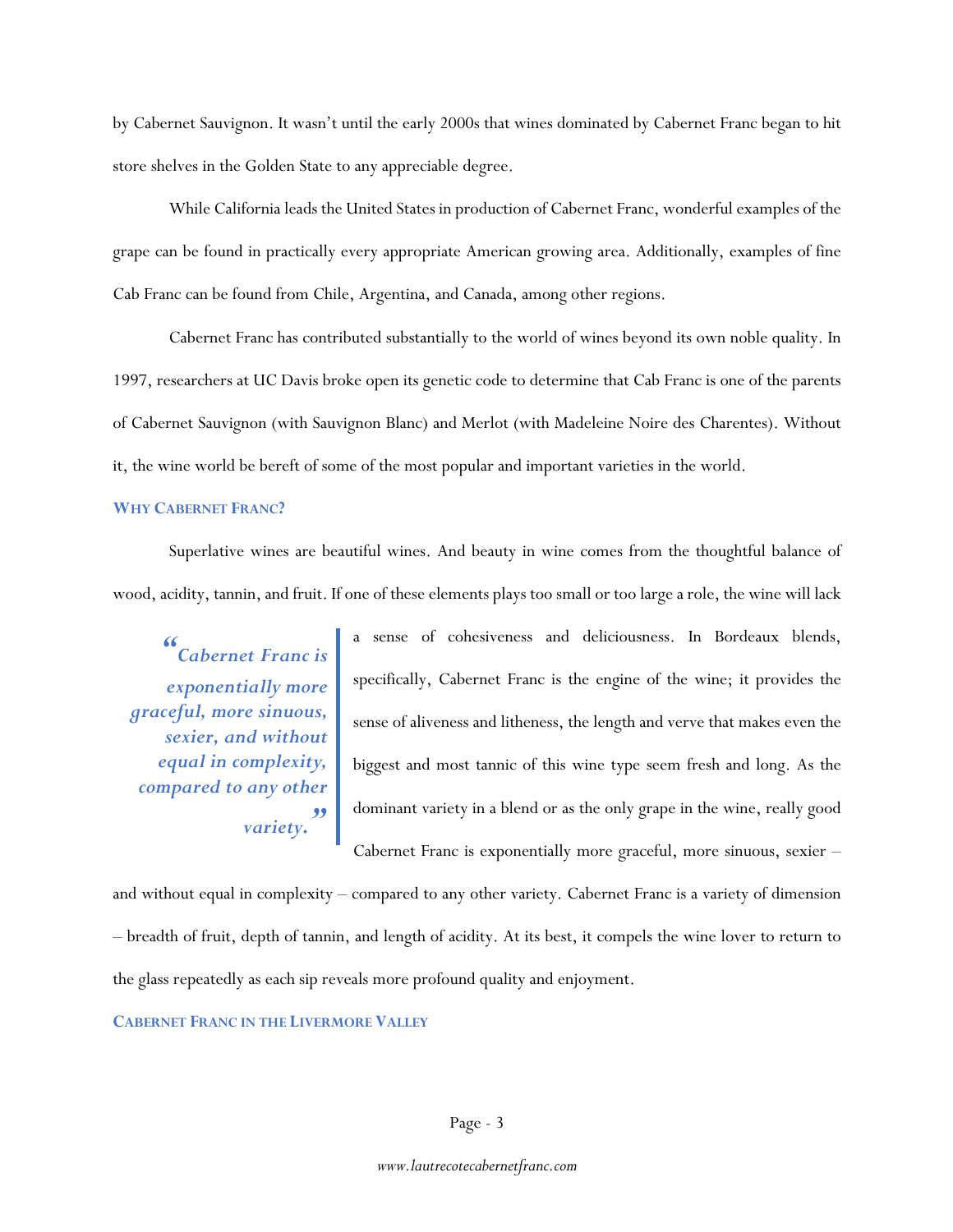As with most of California, Livermore Valley Cabernet Franc was used mostly in its traditional role as a blending grape. It wasn't until 2006 that Steven Kent Mirassou, under The Steven Kent Winery banner, began making Cabernet Franc offerings that the perfect match between grape and growing area was demonstrated. Climate change is a real thing in wine country. Over the last 10 years temperatures have consistently risen in California, and the wine landscape as we know it today may be radically different twenty to thirty years from now. Winegrowers, anticipating a continuation of the current trend are experimenting with new warm-climate varieties to take the place of current grapes. Even Napa Valley is contemplating a future in which Cabernet Sauvignon is replaced.

The Livermore Valley, given its east-west orientation and proximity to San Francisco Bay is experiencing climate change in a different way. As temperatures rise in the Central Valley, cold air from the

*" [Steven Kent Mirassou has an] overarching goal of making wines that stun with their sense of Beauty and completeness, that provide joy, richness, and an emotional connection between people, finds a transcendent vinous partner in Cabernet Franc. "*

Bay is drawn through the Valley earlier in the day and at greater speed than in prior years. Vines shut down and don't ripen fruit when it is too windy. Consequently, it takes longer to get fruit ripe. Ghielmetti Vineyard, the finest and most easterly-located vineyard in Livermore Valley, is especially influenced by the wind given its footing at the base of the Altamont hills. Routinely, we are harvesting Cabernet Sauvignon from this vineyard into the second week of November and punching down fermenters

through Thanksgiving.

As increased wind drives harvest dates further into November, the threat of malign weather and low temperatures increase the chances that Cabernet Sauvignon will not fully ripen. These conditions create a counter-intuitive virtuous cycle: Cabernet Franc ripens a week (or more) earlier than Cabernet Sauvignon and thus offers us a great opportunity to harvest physiologically ripe fruit at lower sugar levels (due to the